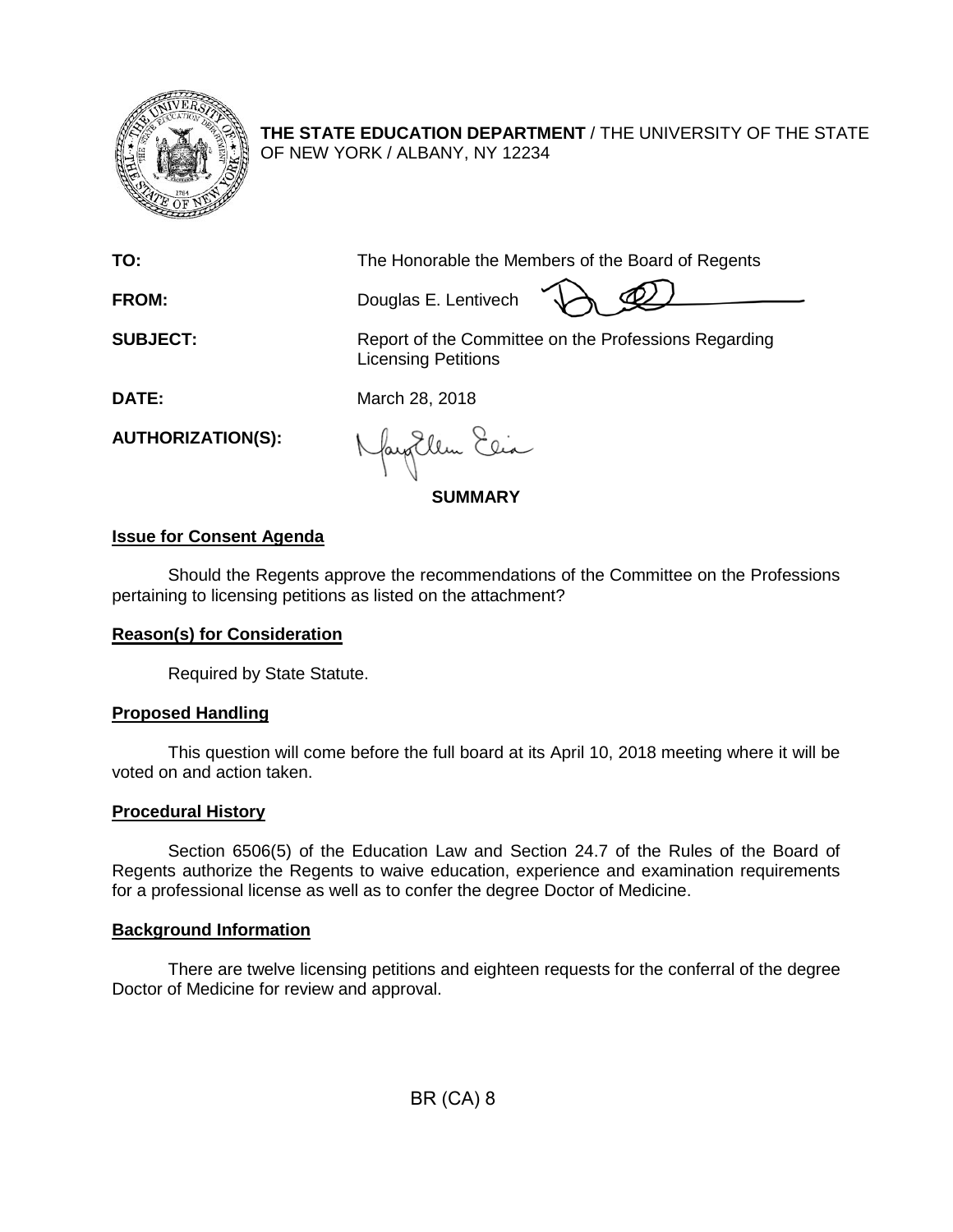# **Recommendation**

It is recommended that the Regents approve the recommendations of the Committee on the Professions regarding licensing petitions and degree conferrals.

# **Timetable for Implementation**

Approval of the Committee on the Professions' recommendations will be effective April 10, 2018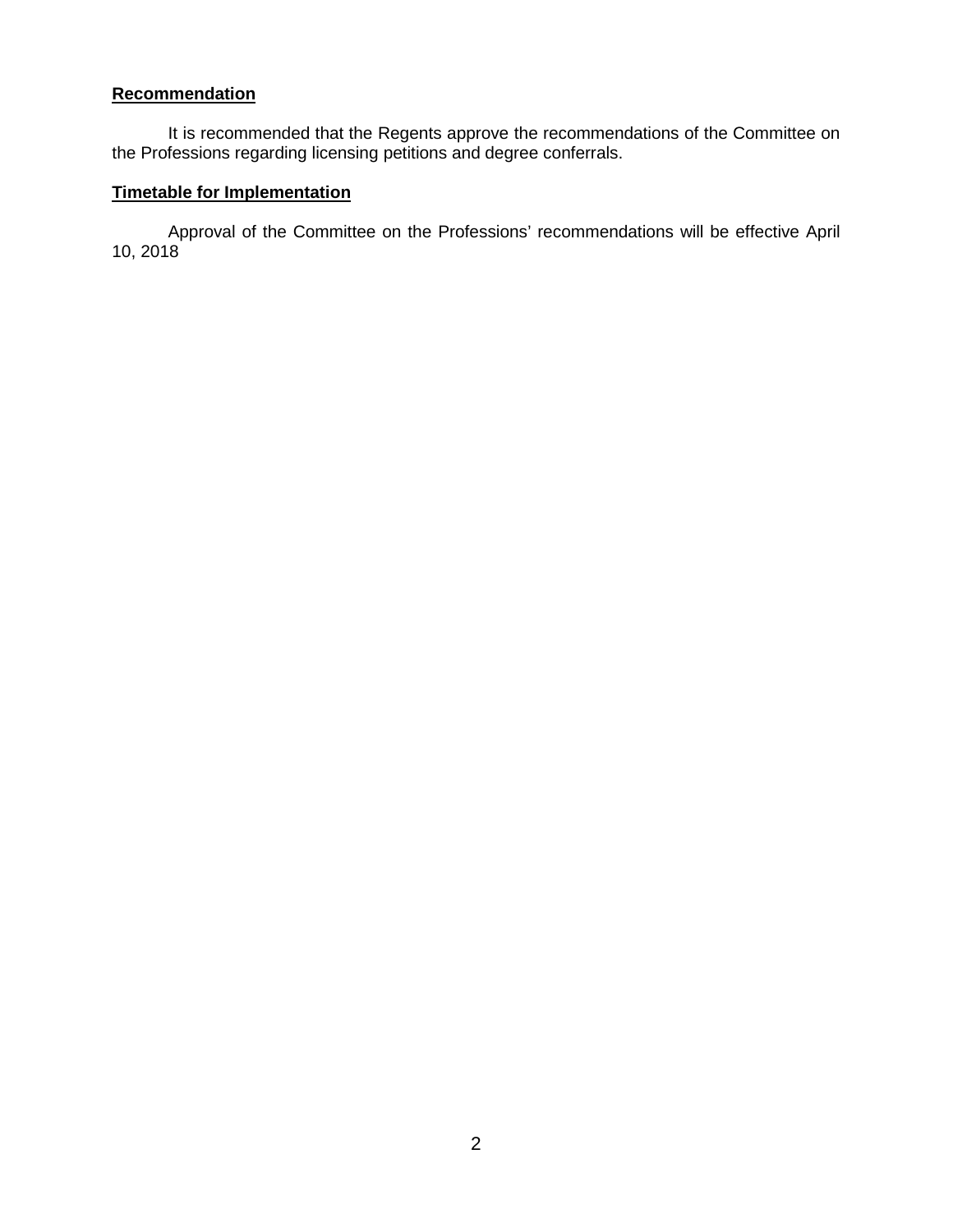| Cases Presented to Board of Regents on April 10, 2018<br><b>SUMMARY REPORT</b> |                      |              |                   |                    |                                |            |                                               |                                  |
|--------------------------------------------------------------------------------|----------------------|--------------|-------------------|--------------------|--------------------------------|------------|-----------------------------------------------|----------------------------------|
|                                                                                | <b>EDUCATION</b>     |              |                   | <b>EXAMINATION</b> |                                |            |                                               |                                  |
| <b>PROFESSION</b>                                                              | Pre-<br>Professional | Professional | Post-<br>Graduate | Proficiency        | Licensing                      | Experience | <b>Confer Degree</b><br>Doctor of<br>Medicine | Three-Year<br>Limited<br>License |
| <b>Certified Public</b><br>Accountancy                                         |                      |              |                   |                    | 18-16-07<br>To<br>18-26-07     |            |                                               |                                  |
| Medicine                                                                       |                      |              |                   |                    | 18-37-60                       |            | 18-42-60C<br>to<br>18-59-60C                  |                                  |
| OTHER:                                                                         |                      |              |                   |                    | Total for fiscal year to date: | 30         |                                               |                                  |
|                                                                                |                      |              |                   |                    |                                |            | Total for calendar year to date:              | 90                               |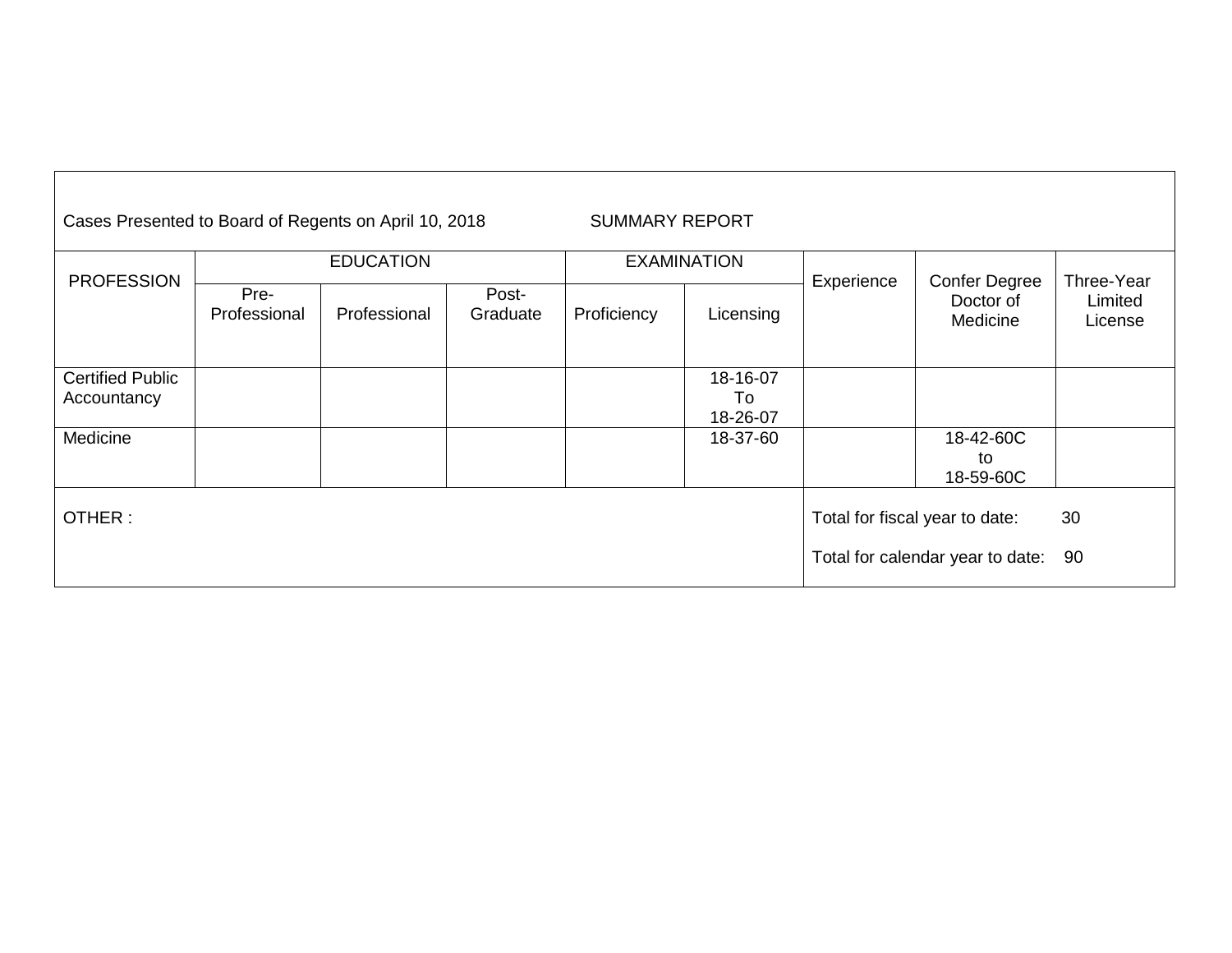#### **Board of Regents: April 10, 2018**

#### **CERTIFIED PUBLIC ACCOUNTANCY**

18-16-07 Shlomo Benzaquen

Petition for: Acceptance of passing grades on the Uniform Certified Public Accountancy Examination.

Statement of Problem: Mr. Benzaquen is an applicant for licensure as a CPA and passed all four parts of the Uniform CPA Examination. However, he exceeded the 18-month conditioning requirements by five months or two testing windows.

Mr. Benzaquen passed the Financial Accounting and Reporting (FAR) section in November 2015 and needed to pass the remaining three sections by June 30, 2017. On his second attempt, he passed Auditing and Attestation (AUD) in July 2016 and Business Environment and Concepts (BEC) in January 2017. Mr. Benzaquen sat twice within his 18 month conditioning period; but he was unsuccessful in passing BEC. He then sat two more times for BEC outside his conditioning period before passing in November 2017 or two testing windows outside his conditioning period.

Pursuant to §70.4(d), applicants may sit for the CPA Examination prior to satisfying the full education requirements for NYS Licensure. Mr. Benzaquen gained entry to the Examination, but his education has not yet been evaluated for the purpose of NYS Licensure.

Mr. Benzaquen's ability to properly prepare and sit for the Examination was impeded by the medical condition of a family member for whom he acted as the primary care giver during the conditioning period.

Based on documentation provided by the applicant and the physician who attended to Mr. Benzaquen's family member and his perseverance on the various sections of the Examination despite these circumstances, the Executive Secretary of the State Board for Public Accountancy supports his petition to waive the 18-month requirement to pass all four parts of the Uniform CPA Examination.

| <b>APPLICABLE REQUIREMENTS:</b>                                                         | <b>QUALIFICATIONS:</b>                                                                                         |
|-----------------------------------------------------------------------------------------|----------------------------------------------------------------------------------------------------------------|
| Section 7404 of Education Law and Part 70<br>of the Commissioner's Regulations require: |                                                                                                                |
| (1) A bachelor's or higher degree based on a<br>program in accountancy.                 |                                                                                                                |
| (2) Passing scores on the Uniform CPA<br>Examination.                                   | (2)(a) November 2015: Financial Accounting<br>and Reporting (passing score).                                   |
|                                                                                         | (2)(b) June 2016: Auditing and Attestation<br>(failing score); July 2016 (passing score).                      |
|                                                                                         | $(2)(c)$ December 2016: Business<br>Environment and Concepts (failing score);<br>January 2017 (passing score). |
|                                                                                         | (2)(d) March, May and September 2017:<br>Regulation (failing scores); November 2017                            |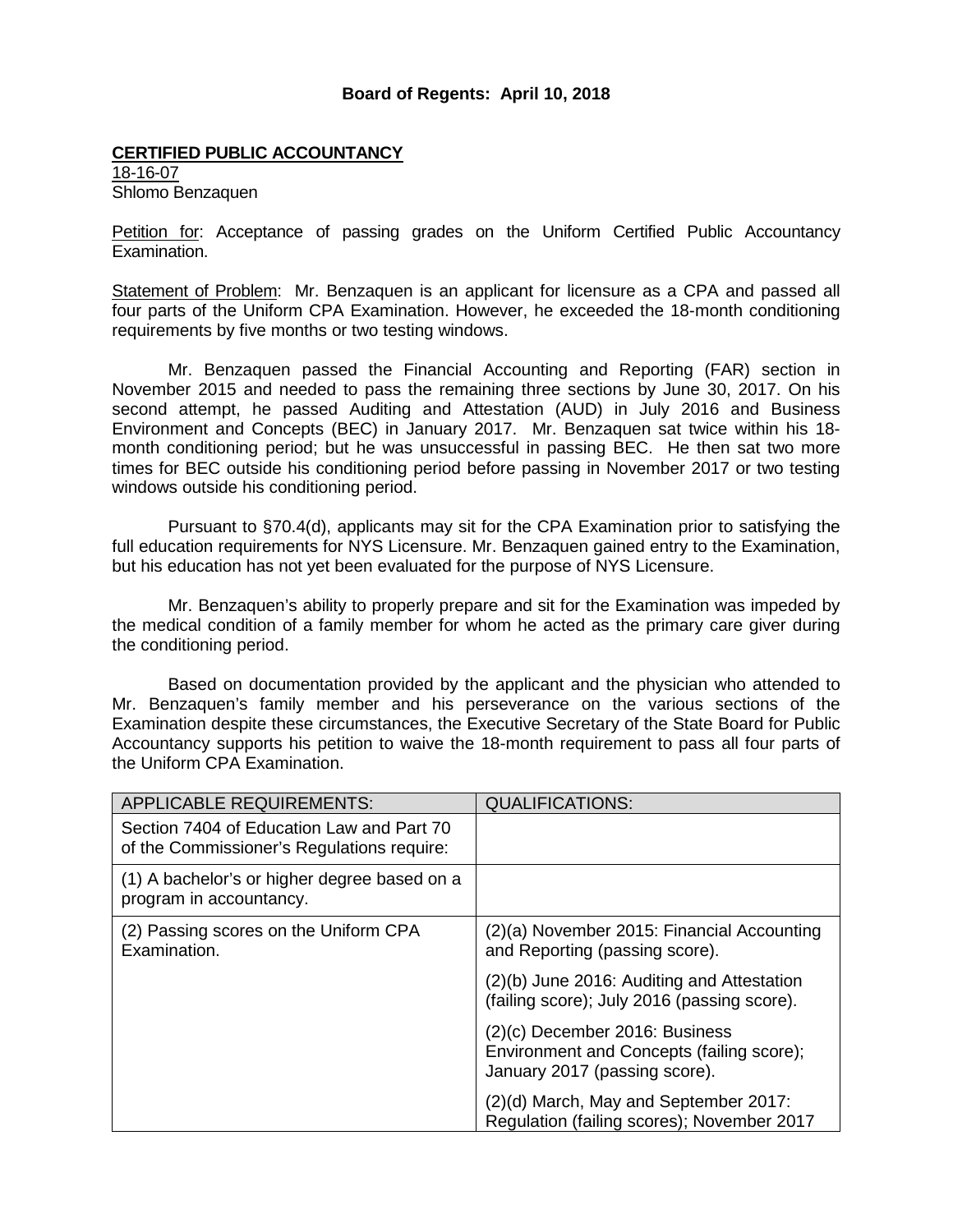|                                          | (passing score). |
|------------------------------------------|------------------|
| (3) One year of satisfactory experience. | (3)              |

RECOMMENDATION: The Committee on the Professions, in concurrence with the Executive Secretary of the State Board for Public Accountancy, recommends that the applicant's petition for acceptance of passing grades on the Uniform CPA Examination be accepted.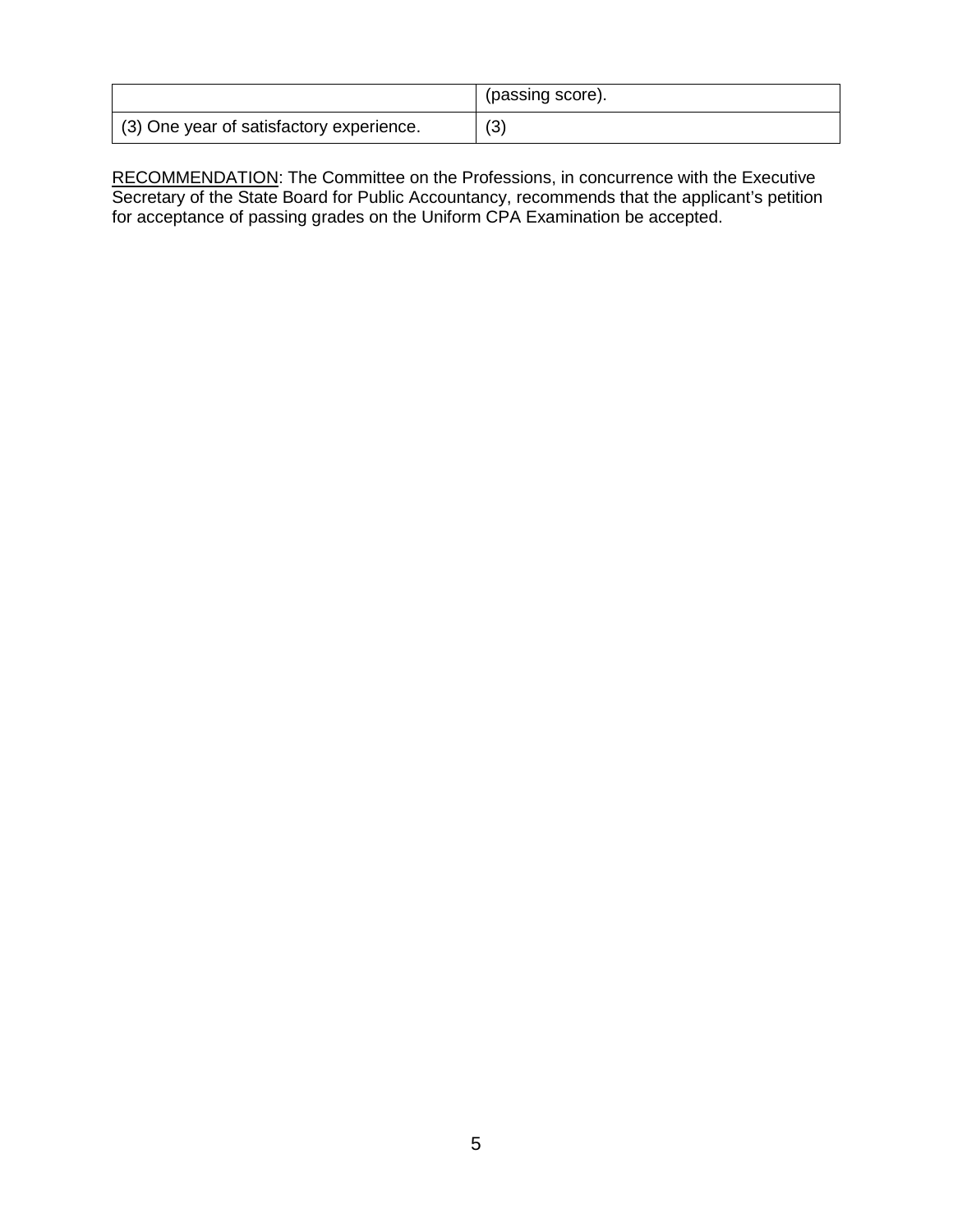### **CERTIFIED PUBLIC ACCOUNTANCY**

18-17-07 Stephanie Desvarieux

Petition for: Acceptance of passing grades on the Uniform Certified Public Accountancy Examination.

Statement of Problem: Ms. Desvarieux is an applicant for licensure as a CPA and passed all four parts of the Uniform CPA Examination. However, she exceeded the 18-month conditioning requirements by five months or two testing windows.

Ms. Desvarieux passed the Regulation (REG) section in April 2015 and needed to pass the remaining three sections by December 31, 2016. On her second attempt, she passed Auditing and Attestation (AUD) in October 2015 and Financial Accounting and Reporting (FAR) in July 2016. Ms. Desvarieux sat for Business Environment and Concepts (BEC) once during her 18-month conditioning period in December 2016; but she failed BEC during that sitting. Ms. Desvarieux sat two more times for BEC outside her conditioning period before passing in May 2017 or two testing windows outside her conditioning period.

Pursuant to §70.4(d), applicants may sit for the CPA Examination prior to satisfying the full education requirements for NYS Licensure. Ms. Desvarieux gained entry to the Examination, but her education has not yet been evaluated for the purpose of NYS Licensure.

Ms. Desvarieux's ability to properly prepare and sit for the Examination was negatively impacted by her own medical condition during the conditioning period as well as by the illness and death of a family member for whom she acted as the primary care giver.

Based on documentation provided by the applicant, the physician who attended to Ms. Desvarieux and her family member and her perseverance on the various sections of the Examination despite these circumstances, the Executive Secretary of the State Board for Public Accountancy supports her petition to waive the 18-month requirement to pass all four parts of the Uniform CPA Examination.

| <b>APPLICABLE REQUIREMENTS:</b>                                                         | <b>QUALIFICATIONS:</b>                                                                                                            |
|-----------------------------------------------------------------------------------------|-----------------------------------------------------------------------------------------------------------------------------------|
| Section 7404 of Education Law and Part 70<br>of the Commissioner's Regulations require: |                                                                                                                                   |
| (1) A bachelor's or higher degree based on a<br>program in accountancy.                 |                                                                                                                                   |
| (2) Passing scores on the Uniform CPA                                                   | (2)(a) April 2015: Regulation (passing score).                                                                                    |
| Examination.                                                                            | (2)(b) July 2015: Auditing and Attestation<br>(failing score); October 2015 (passing score).                                      |
|                                                                                         | (2)(c) May 2016: Financial Accounting and<br>Reporting (failing score); July 2016 (passing<br>score).                             |
|                                                                                         | $(2)(d)$ December 2016 and March 2017:<br><b>Business Environment and Concepts (failing</b><br>scores); May 2017 (passing score). |
| (3) One year of satisfactory experience.                                                | (3)                                                                                                                               |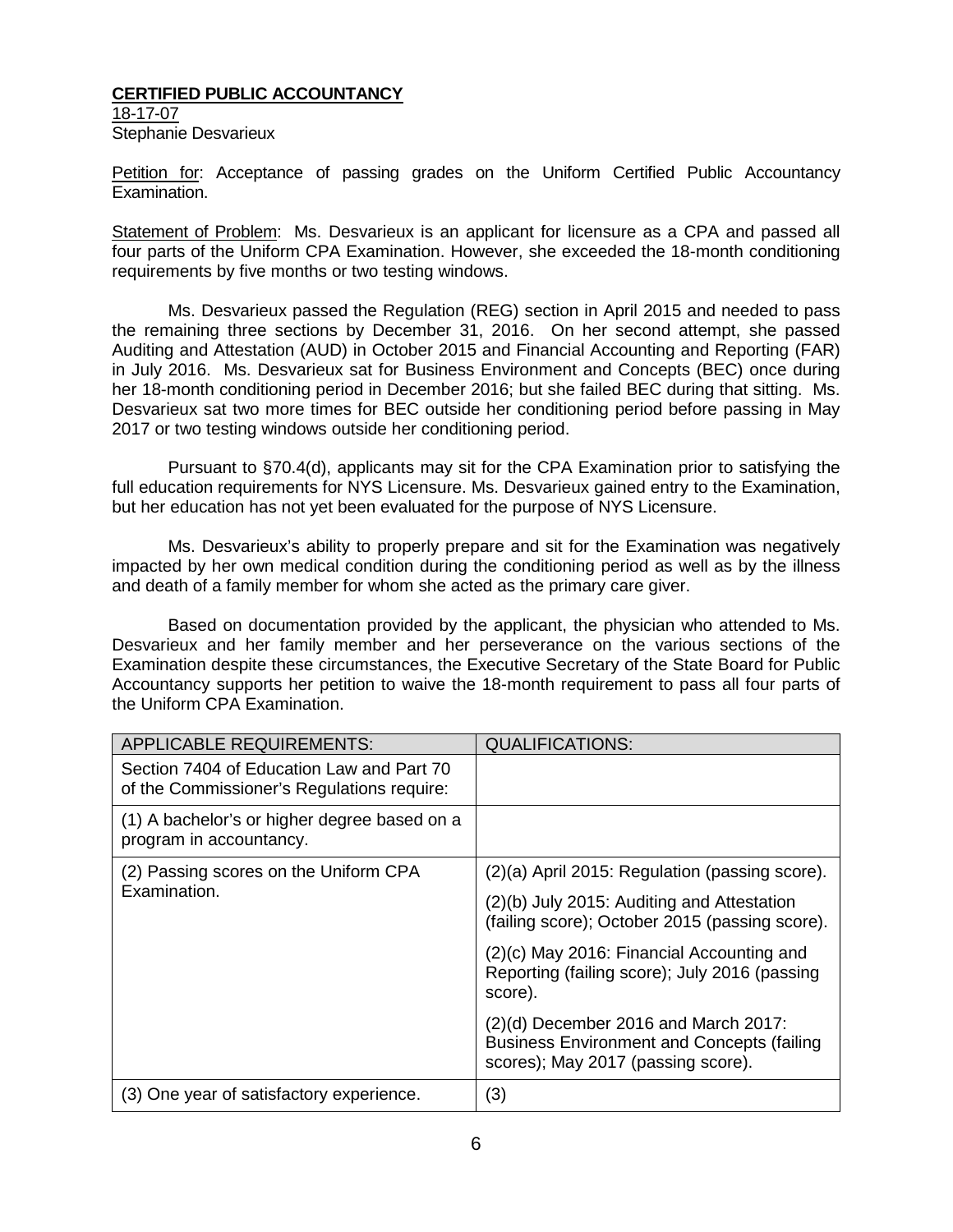RECOMMENDATION: The Committee on the Professions, in concurrence with the Executive Secretary of the State Board for Public Accountancy, recommends that the applicant's petition for acceptance of passing grades on the Uniform CPA Examination be accepted.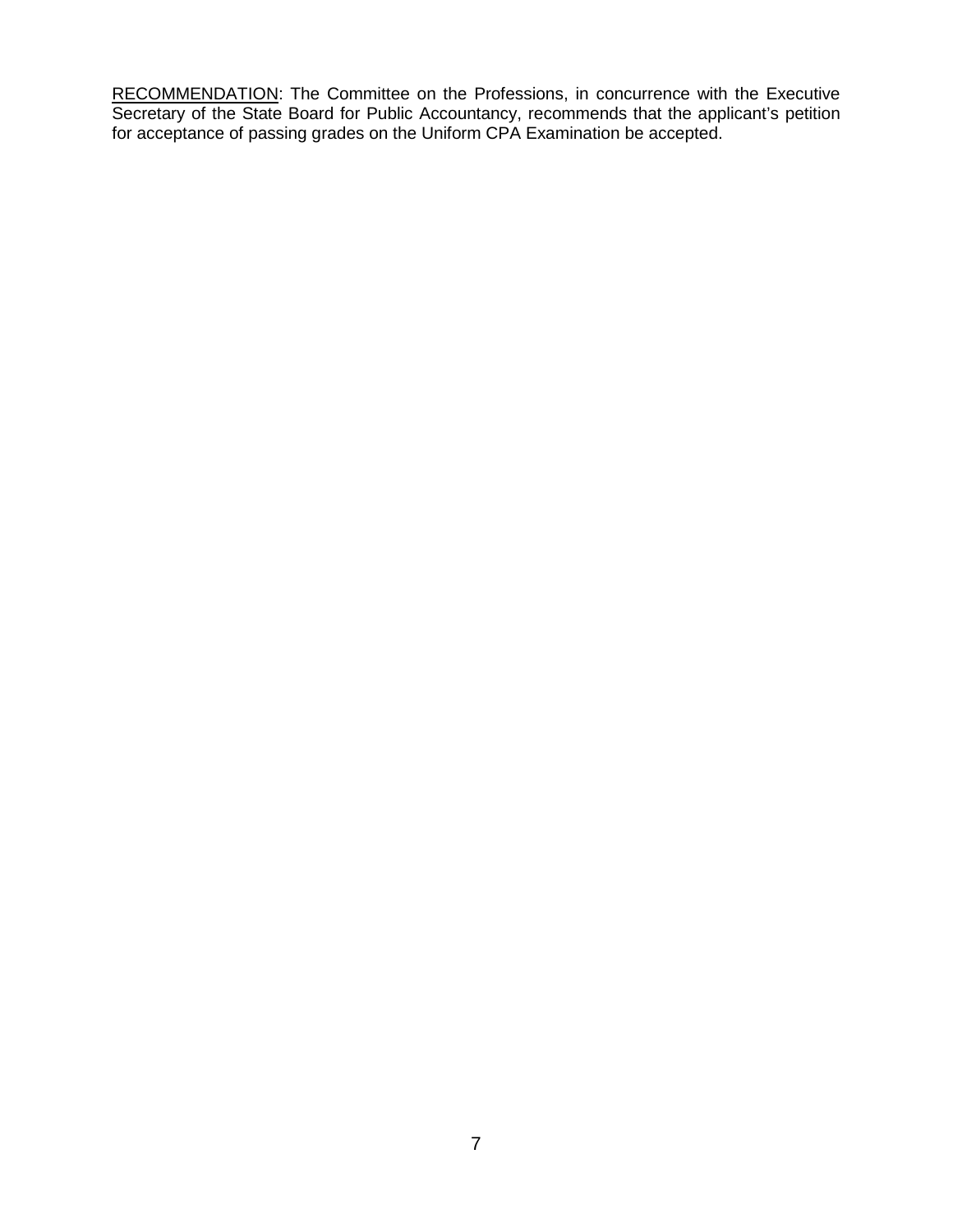## **CERTIFIED PUBLIC ACCOUNTANCY**

Petition for: Acceptance of passing grades on the Uniform Certified Public Accountancy Examination as required by Section 7404 of Education Law and Part 70 of the Commissioner's Regulations.

Statement of Problem: The candidates listed below were impacted from the delay in the release of exam scores from quarter two (Q2) in 2017. The scores of exams are usually released prior to the end of the quarter in which the exams were taken. Due to the various changes of the U.S. Uniform CPA examination by the American Institute of Certified Public Accountants, the scores were delayed and were not released until the latter half of August. The late release was to ensure that proper scoring of the new examination material was accurate.

This left candidates approximately two and a half weeks to obtain a new schedule to study and sit for the examination in Q3. Additionally, due to the limited nature of seats available, there were reports received of some test centers being closed out. All the candidates below had an examination score expire in Q3. Accordingly, it wasn't until Q4, or one window outside their conditioning period, that these candidates passed their final part.

The Executive Secretary of the State Board for Public Accountancy recommends that petition to waive the 18-month requirement to pass all four parts of the Uniform CPA Examination be approved, given that these candidates were prevented by this extenuating circumstance that was not within their control.

| <b>NAME OF PETITIONER</b> | <b>EXAM HISTORY</b>      |
|---------------------------|--------------------------|
| 18-18-07                  | See Statement of Problem |
| John DiBlasi              |                          |
| Brooklyn, NY              |                          |
| 18-19-07                  | See Statement of Problem |
| Dinisha Govind            |                          |
| Livingston, NJ            |                          |
| 18-20-07                  | See Statement of Problem |
| Hazel Ho                  |                          |
| Hong Kong, Hong Kong      |                          |
| 18-21-07                  | See Statement of Problem |
| James McKenna             |                          |
| Huntington, NY            |                          |
| 18-22-07                  | See Statement of Problem |
| Fayga Plotsker            |                          |
| Brooklyn, NY              |                          |
| 18-23-07                  | See Statement of Problem |
| Tania Vasquez             |                          |
| Yonkers, NY               |                          |
| 18-24-07                  | See Statement of Problem |
| Ngoc Vu                   |                          |
| New York, NY              |                          |
| 18-25-07                  | See Statement of Problem |
| Shining Wang              |                          |
| Jamaica, NY               |                          |
| 18-26-07                  | See Statement of Problem |
| XiuFang Wu                |                          |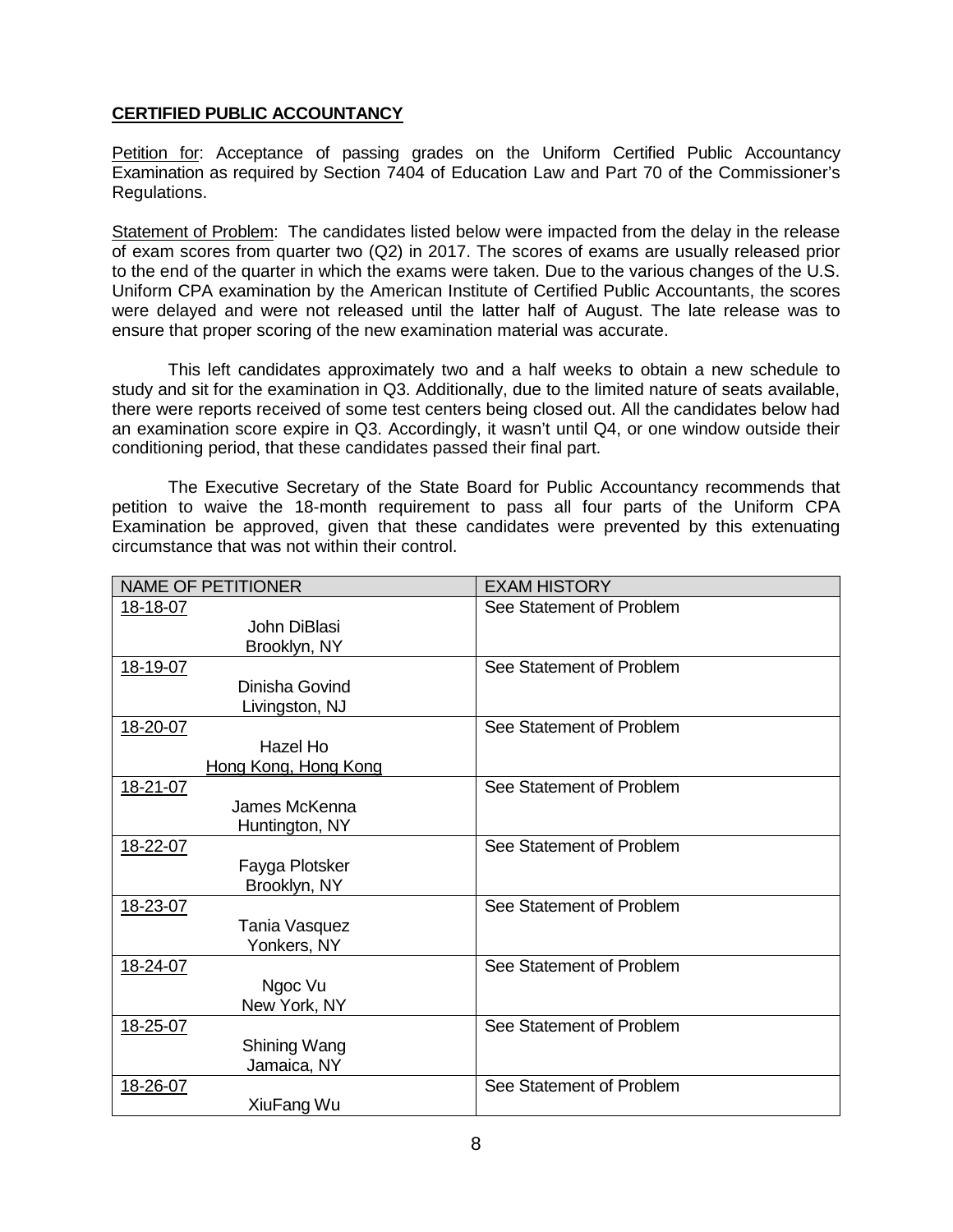|--|

RECOMMENDATION: The Committee on the Professions, in concurrence with the Executive Secretary of the State Board for Public Accountancy, recommends that the applicant's petition for acceptance of passing grades on the Uniform CPA Examination be accepted.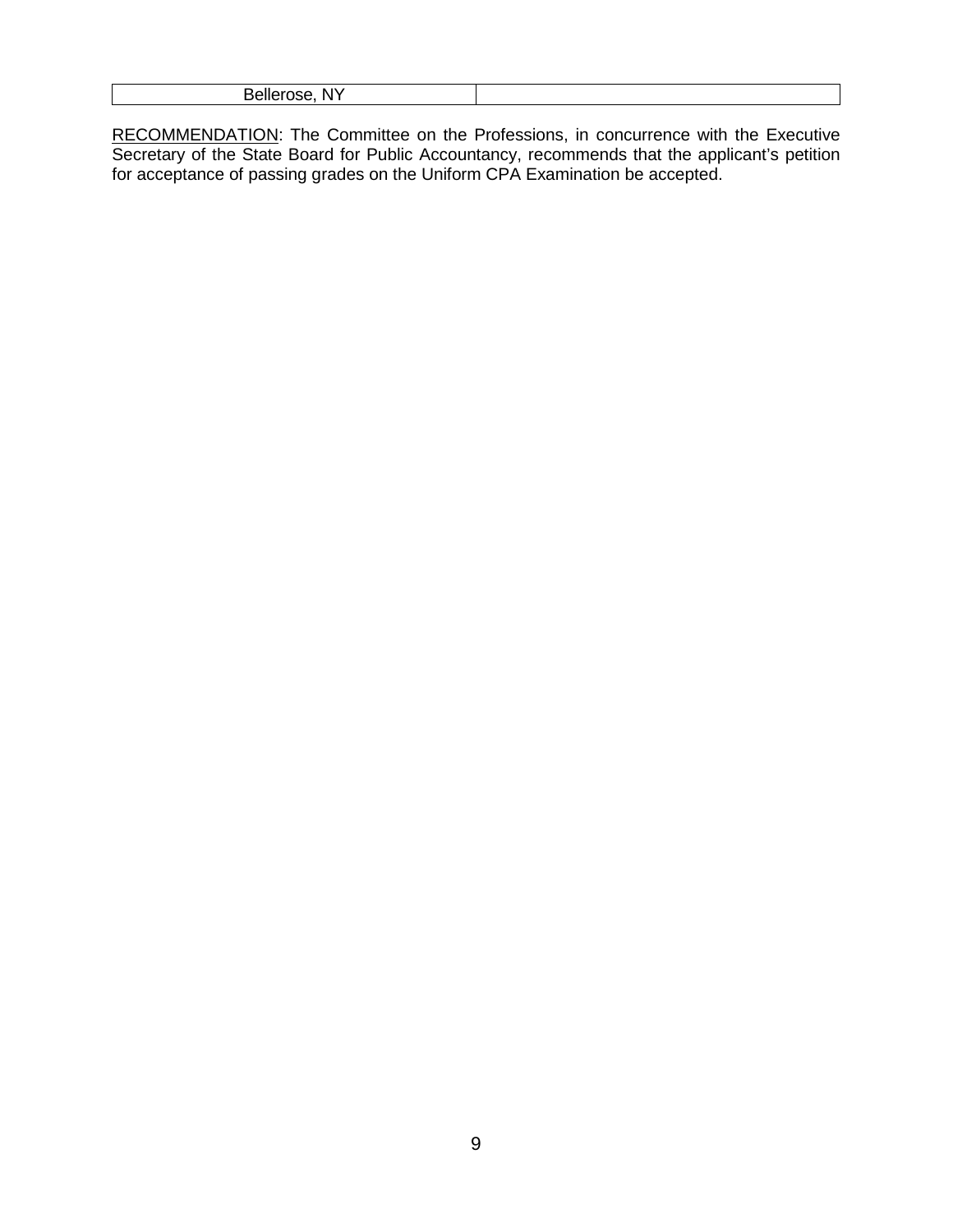#### **MEDICINE** 18-37-60 Jens Hillengass Gaiberg, Germany

(University of Heidelberg, Heidelberg, Germany, Arztliche Prufung, June 2002)

Petition for: Endorsement of his medical license from Germany.

Statement of Problem: Commissioner's Regulations allow endorsement of an applicant's license from another jurisdiction if appropriate requirements are met, and the applicant has not failed any part of New York State's licensing examination. A license granted in a foreign country can be endorsed if licensure in that country is regulated by an organization designated as responsible for quality assurance and acceptable to the Board of Regents. Additionally, the applicant must satisfactorily demonstrate completion of an acceptable proficiency examination, clinical competency examination, three years of American Council on Graduate Medical Education (ACGME) accredited postgraduate training or the equivalent, and five years of satisfactory professional experience.

Representatives from the State Board for Medicine have reviewed the documentation submitted in support of Dr. Hillengass' application. The Executive Secretary of the State Board for Medicine recommends that Dr. Hillengass' German residencies between 2002 and 2010 be accepted as the substantial equivalent of the three years of ACGME-accredited postgraduate training required for licensure.

Commissioner's Regulations allow the Board of Regents to accept appropriate foreign medical licenses and diplomate certificates to fulfill the licensure, proficiency, and clinical competency requirements for licensure by endorsement. Dr. Hillengass obtained his medical license in Germany in February 2004. His German license is active and in good standing. Dr. Hillengass became an Internal Medical Specialist as of April 2010 and an Hematology and Internal Oncology Specialist as of March 2014, both issued by the State Medical Chamber of Baden-Wuerttemberg.

The Executive Secretary of the State Board for Medicine recommends that Dr. Hillengass' German license be endorsed, and his Specialty certifications be accepted to fulfill the proficiency examination and the clinical competency requirements for endorsement.

| <b>APPLICABLE REQUIREMENTS:</b>                                                                    | <b>QUALIFICATIONS:</b>                                                                           |
|----------------------------------------------------------------------------------------------------|--------------------------------------------------------------------------------------------------|
| Sections 60.1 and 60.5 of the<br>Commissioner's Regulations require:                               |                                                                                                  |
| (1) Six years of postsecondary education,<br>including at least 32 months of medical<br>education. | (1) University of Heidelberg, Heidelberg,<br>Germany, Arztliche Prufung, June 2002               |
| (2) Proficiency examination.                                                                       | (2) Internal Medicine Specialist, State<br>Medical Chamber of Baden-Wuerttemberg,<br>April 2010. |
| (3) Three years of approved postgraduate                                                           | (3) (a) Internship at University Hospital<br>Heidelberg from August 2002 through                 |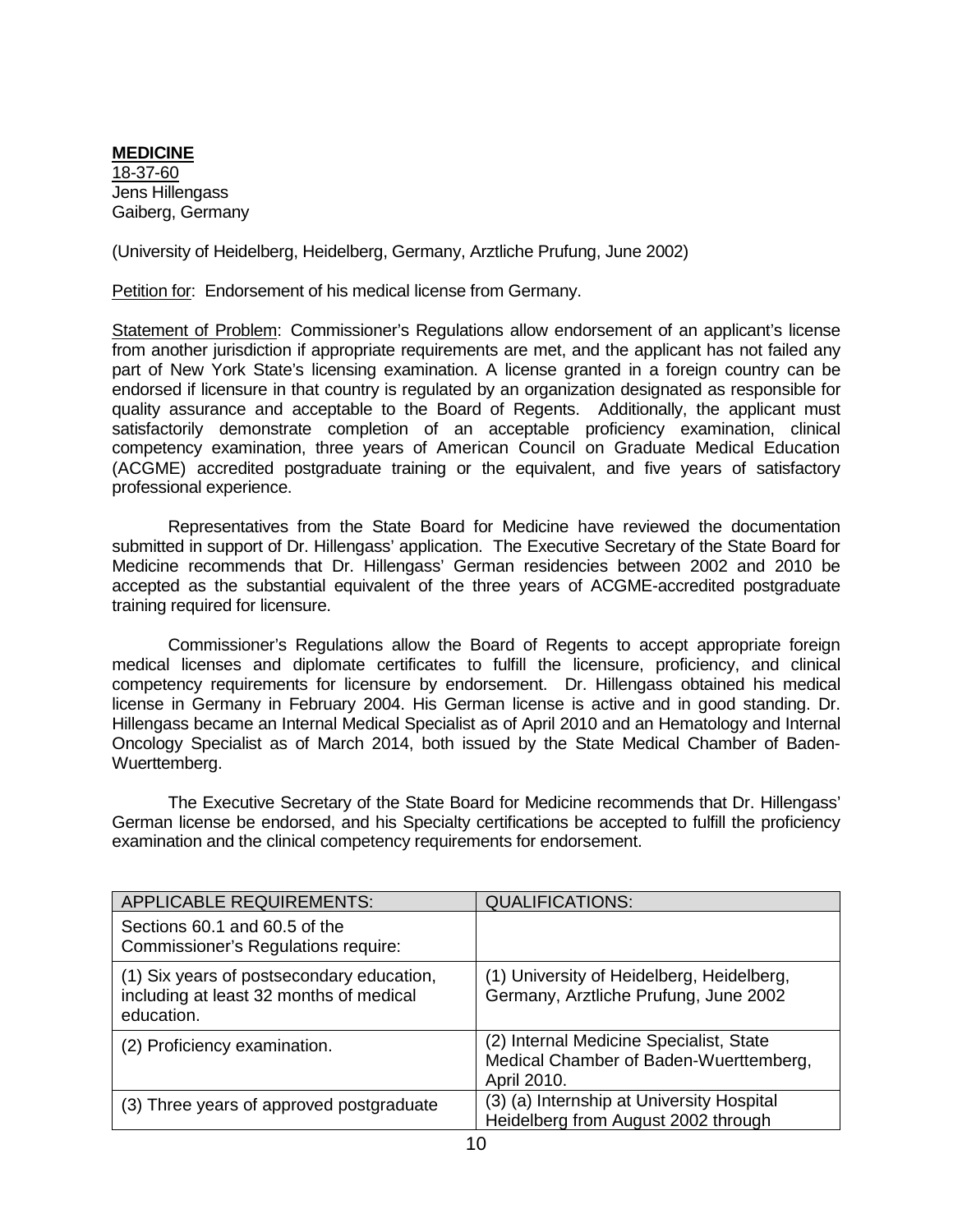| hospital training.                                                                                                    | January 2004.<br>(b) Residency at University Hospital<br>Heidelberg from February 2004<br>through April 2008.<br>(c) Research Fellowship at University<br>Hospital Heidelberg from April 2008<br>through March 2009<br>(d) Fellowship at University Hospital<br>Heidelberg from April 2009 through<br>April 2010 |
|-----------------------------------------------------------------------------------------------------------------------|------------------------------------------------------------------------------------------------------------------------------------------------------------------------------------------------------------------------------------------------------------------------------------------------------------------|
| (4) Appropriate medical license or certificate.                                                                       | (4) German license, Regierungspräsidium<br>Stuttgart, Landesgesundheitsamt, Stuttgart,<br>Germany, February 2004.                                                                                                                                                                                                |
| (5) Acceptable scores on a clinical<br>competency examination acceptable to the<br>Department.                        | (5) Hematology and Internal Oncology<br>Specialist, State Medical Chamber of Baden-<br>Wuerttemberg, March 2014.                                                                                                                                                                                                 |
| (6) Not less than five years of satisfactory<br>professional experience.                                              | (6) Over five years of satisfactory<br>professional experience.                                                                                                                                                                                                                                                  |
| (7) United States citizen or alien lawfully<br>admitted for permanent resident status in the<br><b>United States.</b> | (7)                                                                                                                                                                                                                                                                                                              |
| (8) Evidence of good moral character.                                                                                 | (8)                                                                                                                                                                                                                                                                                                              |
| (9) Course in the identification of child abuse<br>and maltreatment.                                                  | (9)                                                                                                                                                                                                                                                                                                              |

RECOMMENDATION: The Committee on the Professions, in concurrence with the Executive Secretary of the State Board for Medicine, recommends that the applicant's qualifications be accepted to fulfill the requirements for licensure by endorsement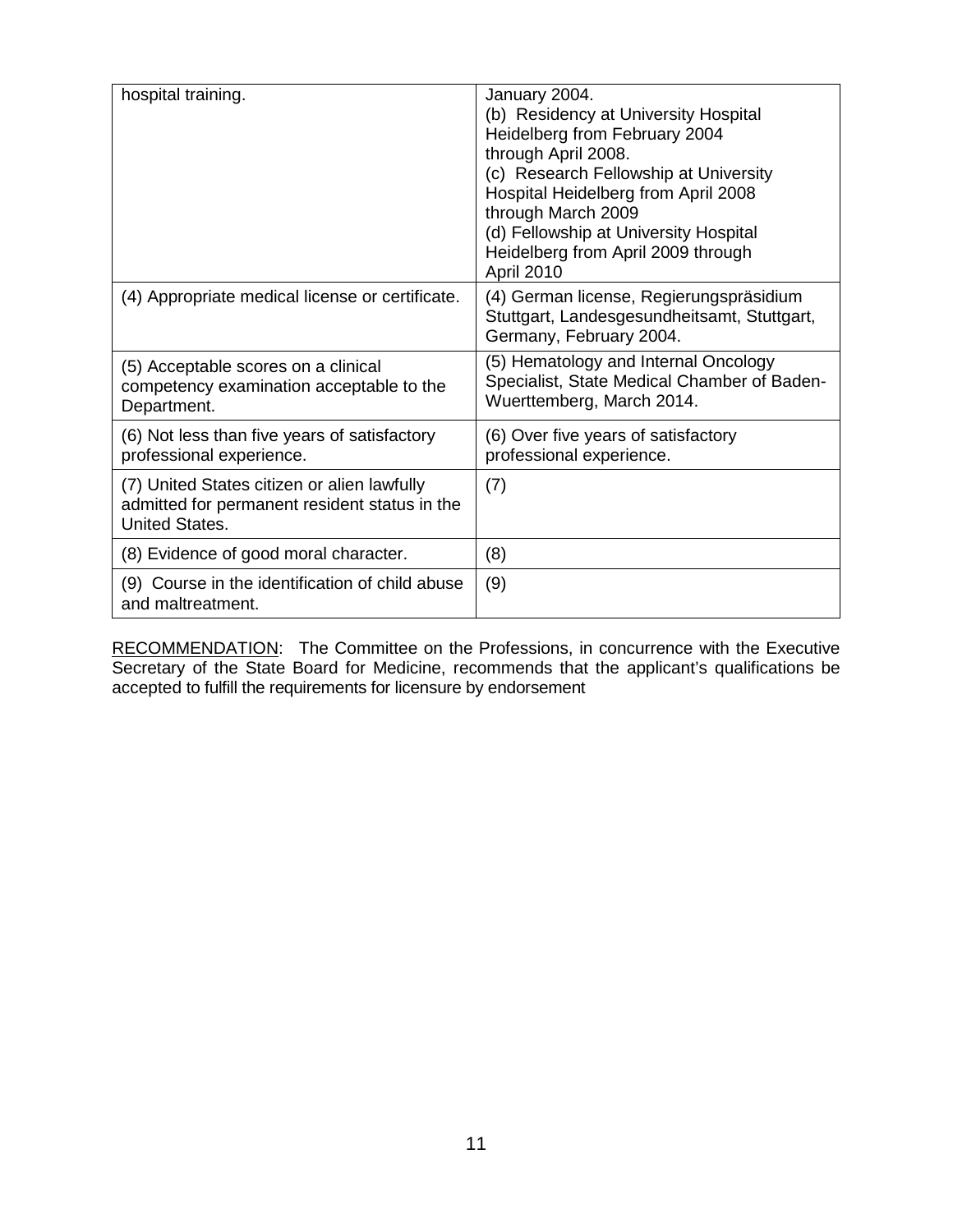#### **MEDICINE**

Petition for: Conferral of the degree Doctor of Medicine (M.D.) pursuant to Section 6529 of the Education Law.

Summary Statement: The petitioners listed below are all graduates of foreign medical schools who have been licensed in New York.

The applicable requirements of Section 3.57 of the Rules of the Board of Regents require completion of a medical education program in a foreign medical school satisfactory to the Department which does not grant the degree Doctor of Medicine (M.D.), and in which the philosophy and curriculum were equivalent, as determined by the Department in accordance with the policy of the Board of Regents, to those in programs leading to the degree Doctor of Medicine (M.D.) at medical schools in the United States satisfactory to, or registered by, the Board of Regents and the Department. Secondly, petitioners must have licensure to practice medicine in New York State in accordance with provisions of Section 6524 or 6528 of the Education Law or their equivalent as determined by the Board of Regents pursuant to their authority under Section 6506 of the Education Law.

| <b>NAME OF PETITIONER</b>                                      | <b>QUALIFICATIONS</b>                                                                                                                                                |
|----------------------------------------------------------------|----------------------------------------------------------------------------------------------------------------------------------------------------------------------|
| 18-42-60C<br>Sachin Kumar Amruthlal Jain<br>New York, NY 10075 | (1) Stanley Medical College, Tamil Nadu,<br>India, Bachelor of Medicine, Bachelor of<br>Surgery, 06/25/04<br>(2) License# 290388, Issued 07/17/17                    |
| 18-43-60C<br><b>Edward Chao</b><br>New York, NY 10026          | (1) University of Sydney, Sydney, Australia,<br>Bachelor of Medicine, Bachelor of<br>Surgery, 04/15/15<br>(2) License# 273137, Issued 12/03/13                       |
| 18-44-60C<br>Ambreen Choudri<br>West Harrison, NY 10604        | Frontier<br>Medical<br>College,<br>(1) Frontier<br>Province, Pakistan, Bachelor of Medicine,<br>Bachelor of Surgery 02/16/05<br>(2) License# 280116, Issued 06/02/15 |
| 18-45-60C<br>Manira Chowdhury<br>Brooklyn, NY 11223            | (1) University of Dhaka, Dhaka, Bangladesh,<br>Bachelor of Medicine, Bachelor<br>0f<br><b>Surgery 10/28/00</b><br>(2) License# 286524, Issued 09/15/16               |
| 18-46-60C<br>Donzella Dixon<br>Brooklyn, NY 11234              | (1) University of West Indies, Jamaica, WI,<br>Bachelor<br>of Medicine,<br><b>Bachelor</b><br>οf<br>Surgery, 08/01/09<br>(2) License #253807, Issued on 07/01/09     |
| 18-47-60C<br><b>Umang Gupta</b><br>Amherst, NY 14221           | (1) Burdwan Medical College, Bardhaman,<br>India, Bachelor of Medicine, Bachelor of<br>Surgery, 11/02/98<br>(2) License # 270735, Issued on 06/13/13                 |
| 18-48-60C<br><b>Ronald Hublall</b><br>Sayre, PA 18840          | (1) Universidad Autonoma De Tamaulipas,<br>Tamaulipas, Mexico, Title of Physician &<br>Surgeon Titulo, 09/01/98<br>(2) License # 292096, issued on 01/03/18          |
| 18-49-60C                                                      | Medical College,<br>(1) Andhra<br>Andhra                                                                                                                             |